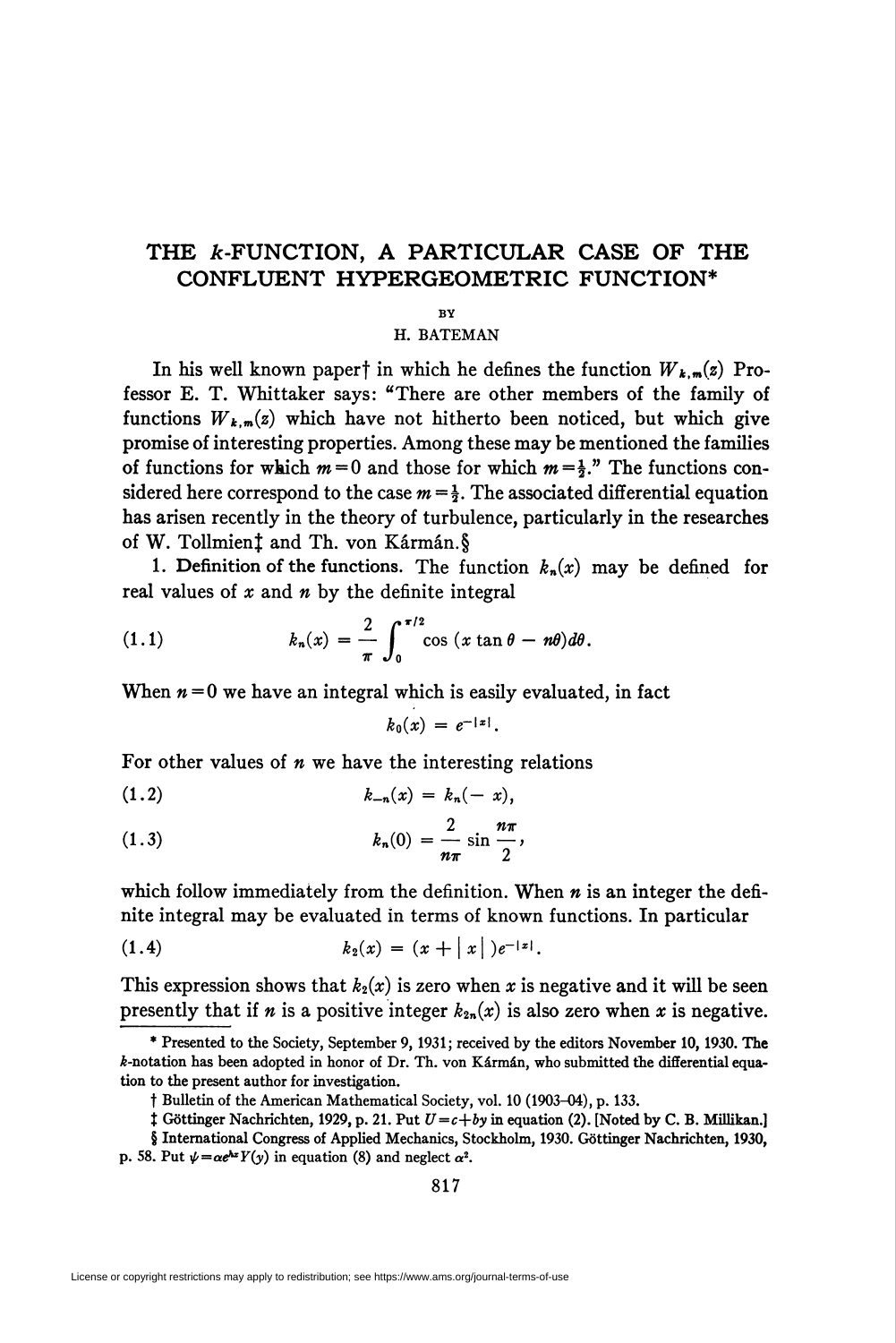818 **B. E. B. E. B. E. BATEMAN H. BATEMAN EXECUTE:**  $[October$ 

Since  $|\cos(x \tan \theta - n\theta)| \leq 1$ , we have the important inequality

$$
(1.5) \t\t\t |k_n(x)| \leq 1,
$$

which holds for all real values of  $n$  and  $x$ . When  $n$  is an odd integer the function  $k_n(x)$  may be expressed in terms of the Bessel functions  $K_0(x)$  and  $K_1(x)$ . In particular, if  $t = \tan \theta$ ,

$$
k_1(x) = \frac{2}{\pi} \int_0^\infty \frac{\cos{(xt)}dt}{(1+t^2)^{3/2}} + \frac{2}{\pi} \int_0^\infty \frac{\sin{(xt)}t dt}{(1+t^2)^{3/2}}
$$
  
\n
$$
= \frac{2}{\pi} \int_0^\infty \frac{\cos{(xt)}dt}{(1+t^2)^{3/2}} - \frac{2x}{\pi} \int_0^\infty \frac{\cos{(xt)}dt}{(1+t^2)^{1/2}}
$$
  
\n
$$
= \frac{2x}{\pi} [K_1(x) - K_0(x)], x > 0,
$$
  
\n
$$
= -\frac{2x}{\pi} [K_1(-x) + K_0(-x)], x < 0.
$$

2. The generating function. When *n* is an even integer the function  $k_n(x)$ may be defined with the aid of the expansion

$$
(2.1) \quad e^{ix\tan(\theta+i\alpha)} = k_0(x) + k_2(x)e^{2i\theta-2\alpha} + k_4(x)e^{4i\theta-4\alpha} + \cdots,
$$
  

$$
\alpha > 0, \quad x > 0.
$$

If  $s = e^{2i\theta - 2\alpha}$ , the expansion becomes

$$
(2.2) \t e^{-x(1-s)/(1+s)} = k_0(x) + sk_2(x) + s^2k_4(x) + \cdots,
$$

and it is readily seen that the power series in s is absolutely convergent when  $|s|$  < 1. The convergence on the circle of convergence will be studied later; it will suffice now to say that the series takes the form

(2.3) 
$$
e^{ix\tan\theta} = k_0(x) + k_2(x)e^{2i\theta} + k_4(x)e^{4i\theta} + \cdots,
$$

and is the Fourier series of the function  $e^{ix\tan\theta}$  for the interval  $(-\pi < \theta < \pi)$ . Indeed,

$$
\frac{1}{2\pi} \int_{-\pi}^{\pi} e^{ix\tan\theta - 2ni\theta} d\theta = \frac{1}{\pi} \int_{0}^{\pi} \cos\left[x\tan\theta - 2n\theta\right] d\theta
$$

$$
= \frac{2}{\pi} \int_{0}^{\pi/2} \cos\left[x\tan\theta - 2n\theta\right] d\theta = k_{2n}(x).
$$

The fact that  $k_{2n}(x) = 0$  when *n* is a negative integer accounts for the absence of terms of type  $k_{-2m}(x)$  and enables us to write the expansion in the usual form,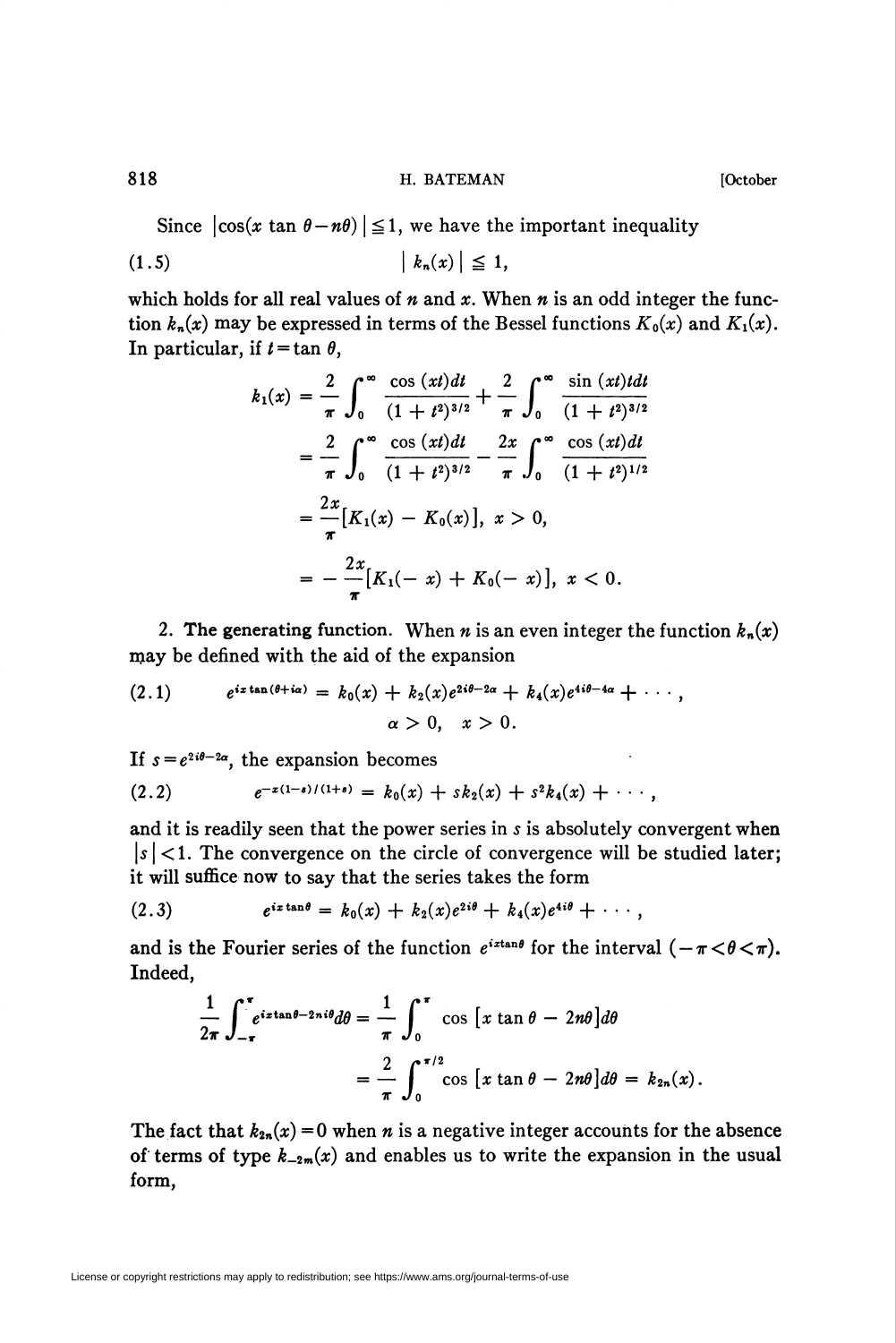1931] CONFLUENT HYPERGEOMETRIC FUNCTIONS 819

(2.4) 
$$
e^{iz\tan\theta} = \sum_{m=-\infty}^{\infty} k_{2m}(x)e^{2mi\theta}.
$$

The expansion (2.2) shows that the function  $k_{2m}(x)$  is closely related to the generalized polynomial of Laguerre which is defined by Sonine's expansion\*

$$
(2.5) \t\t (1-z)^{-1-\alpha}e^{-xz/(1-z)} = \sum_{n=0}^{\infty} L_n^{(\alpha)}(x)z^n.
$$

Indeed, if  $L_n(x)$  denotes the polynomial of Lagrange and Laguerre, we have Abel's expansion

$$
(2.6) \qquad \qquad (1-z)^{-1}e^{-xs/(1-z)} = \sum_{n=0}^{\infty} L_n(x)z^n,
$$

and it is at once seen that when  $x>0$ ,

(2.7) 
$$
k_{2m}(x) = (-1)^m e^{-x} [L_m(2x) - L_{m-1}(2x)].
$$

This is a particular case of the more general formula

$$
k_{2m}(x) = (-1)^m e^{-x} \bigg[ L_m^{(\alpha)}(2x) - {\alpha+1 \choose 1} L_{m-1}^{(\alpha)}(2x) + {\alpha+1 \choose 2} L_{m-2}^{(\alpha)}(2x) + \cdots + (-1)^m {\alpha+1 \choose m} L_0^{(\alpha)}(2x) \bigg],
$$
  
(2.8)

which is proved by equating the coefficients of  $z<sup>m</sup>$  on the two sides of the equation

$$
e^x[k_0(x)-zk_2(x)+z^2k_4(x)-\cdots] = (1-z)^{\alpha+1}\sum_{n=0}^{\infty}z^nL_n^{(\alpha)}(2x).
$$

A reciprocal relation?

$$
(2.81) \qquad (-1)^{n} e^{-x} L_n^{(\alpha)}(2x) = k_{2n}(x) - {\alpha+1 \choose 1} k_{2n-2}(x) + {\alpha+2 \choose 2} k_{2n-4}(x) - \cdots
$$

is obtained by equating the coefficients of  $z<sup>n</sup>$  on the two sides of the equation

$$
\sum_{n=0}^{\infty}e^{-z}L_n^{(\alpha)}(2x)z^n=(1-z)^{-\alpha-1}[k_0(x)-zk_2(x)+z^2k_4(x)-\cdots].
$$

\* N. Sonine, Mathematische Annalen, vol. 16 (1880), p. 1. In Sonine's notation  $L_n^{\alpha}(x) = (-1)^n \Gamma(n + \alpha + 1) T_{\alpha}^{\alpha}(x).$ 

The notation used here is the same as that used by Hille and Szegö.

t S. Namuri, Tôhoku Mathematical Journal, vol. 30 (1928-29), p. 58.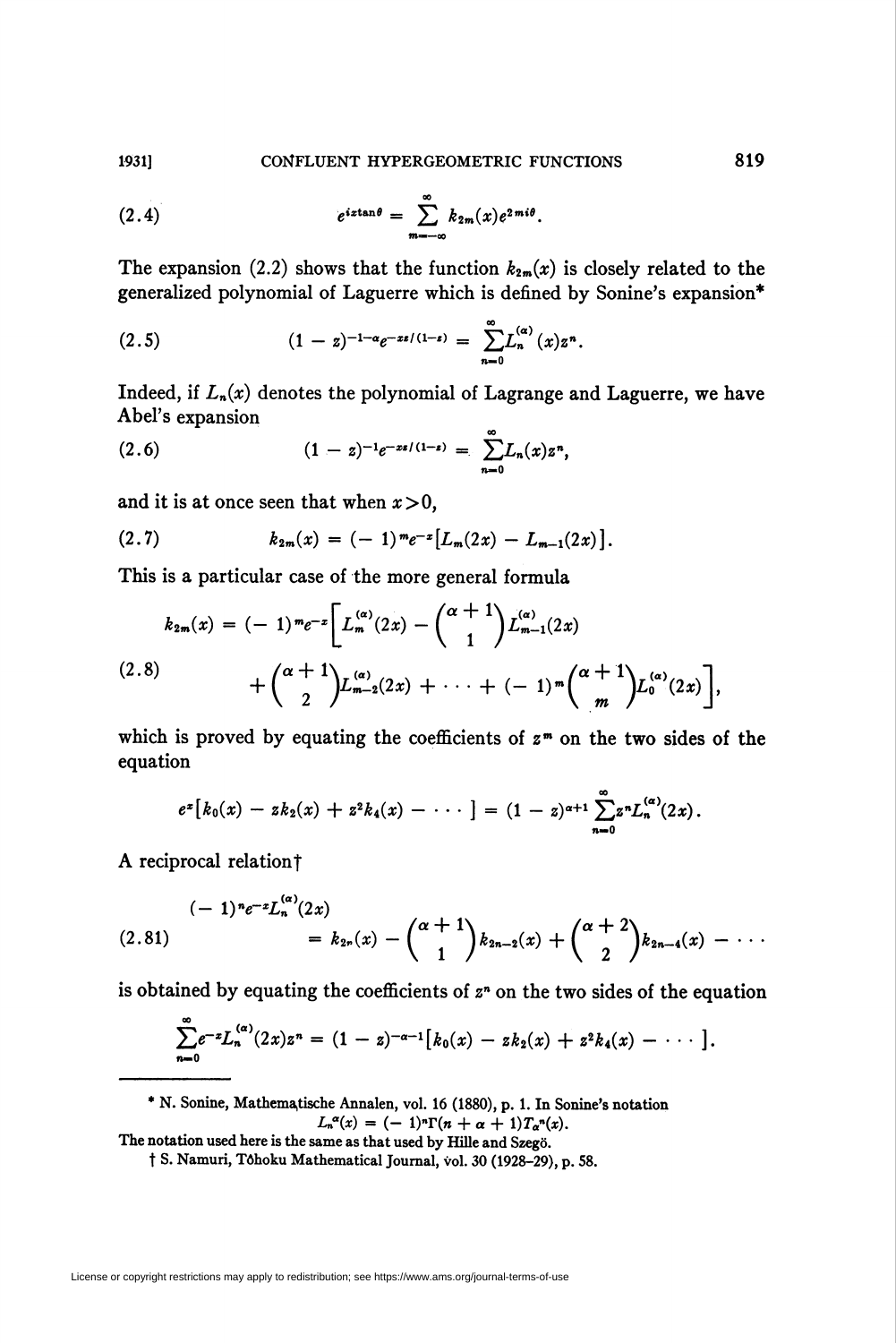820 **H. BATEMAN I. BATEMAN IOctober** 

An important property of the function  $k_{2m}(x)$  may be deduced directly from equation (2.7) with the aid of the orthogonal relation\*

(2.9) 
$$
\int_0^{\infty} e^{-u} L_m(u) L_n(u) du = 0, \ m \neq n, = 1, \ m = n.
$$

 $\overline{a}$ 

We have in fact

$$
\int_0^\infty [k_{2m}(x)]^2 dx = 1, m > 0,
$$
  
\n
$$
= \frac{1}{2}, m = 0;
$$
  
\n(2.91)  
\n
$$
\int_0^\infty k_{2m}(x) k_{2m+2s}(x) dx = 0, s > 1,
$$
  
\n
$$
= \frac{1}{2}, s = 1.
$$

A second generating function may be derived from the expansion

$$
e^{-u}(ux)^{-m/2}I_m(2(ux)^{1/2}) = \sum_{n=0}^{\infty} \frac{(-u)^n}{\Gamma(m+n+1)} L_n^{(m)}(x)
$$

by putting  $m = 0$  and using (2.7). The result is

$$
e^{-s/2}(vz)^{-1/2}I_1(2(vz)^{1/2}) = \frac{1}{2} \sum_{n=0}^{\infty} \frac{z^n}{2^n n!} \frac{e^v k_{2n+2}(v)}{v}.
$$

The function  $I_m(y)$  is the Bessel function with imaginary argument.

3. The Lagrangian expansion. The expansion of the generating function may be derived by Lagrange's theorem from the implicit relation

$$
z = x - sz
$$

which may be used to define z as a function of s. The expansion of the function

$$
\frac{dz}{dx}\left(\frac{1}{z}e^{-2z}\right) = \frac{1}{x}e^{-2z/(1+s)}
$$

is then

$$
\frac{1}{x} e^{-2x/(1+s)} = \frac{1}{x} e^{-2x} + \sum_{n=1}^{\infty} (-1)^n \frac{s^n}{n!} \frac{d^n}{dx^n} \left[ e^{-2x} x^{n-1} \right].
$$

We thus have a representation of  $k_{2n}(x)$  for  $x>0$ ,

(3.1) 
$$
k_{2n}(x) = \frac{(-1)^n x e^x}{n!} \frac{d^n}{dx^n} \left[ e^{-2x} x^{n-1} \right],
$$

which is analogous to Sonine's formula

<sup>\*</sup> This relation was obtained by N. H. Abel, Oeuvres (Sylow and Lie), vol. II, p. 284.

t N. Sonine, loc. cit., p. 41.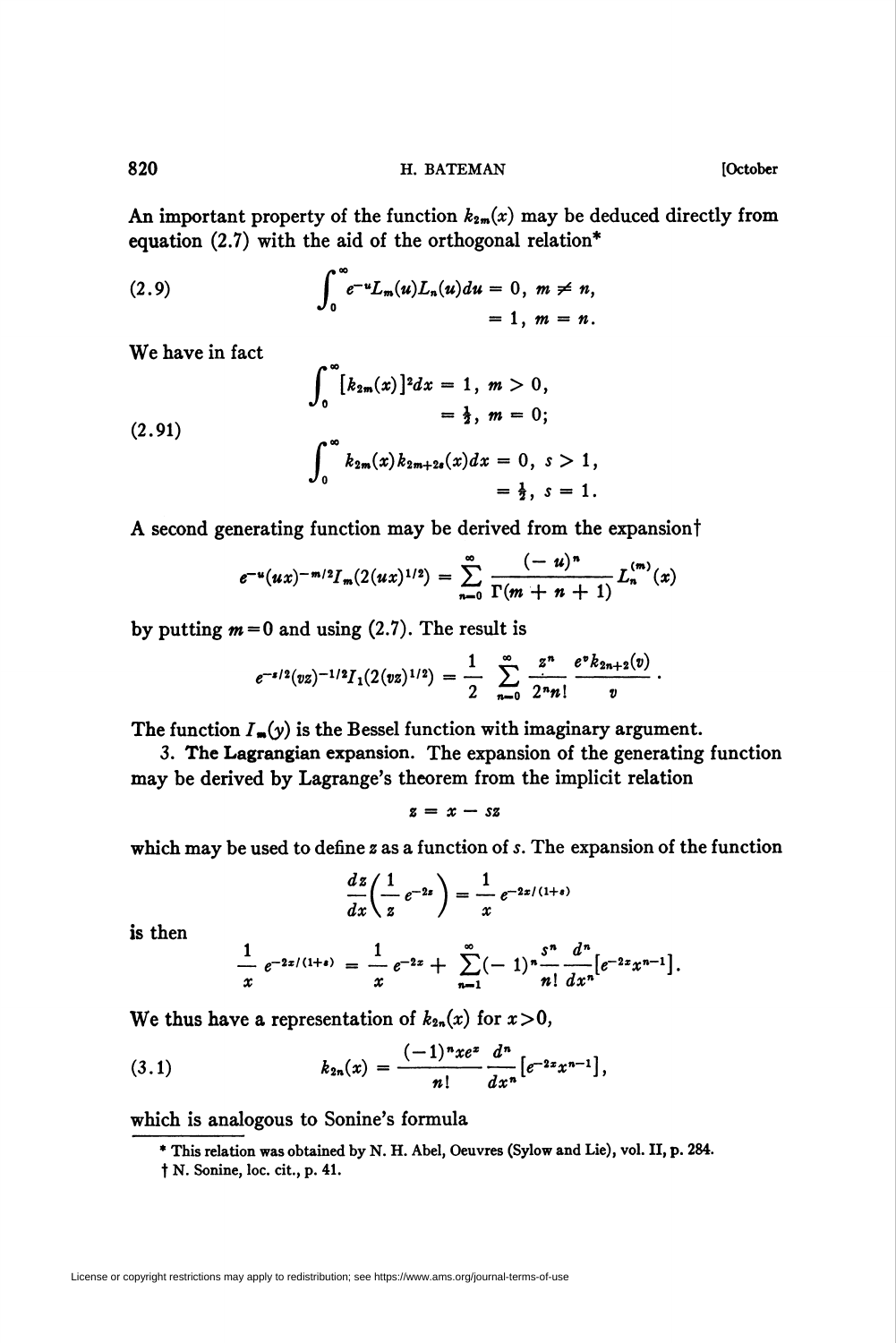(3.2) 
$$
L_n^{(\alpha)}(x) = \frac{1}{n!} e^x x^{-\alpha} \frac{d^n}{dx^n} [x^{n+\alpha} e^{-x}],
$$

for the generalized Laguerre polynomial.

4. The difference equations and inequalities. It is readily seen from (1.1) that

$$
(n-2)\left[k_n(x) + k_{n-2}(x)\right] + (n+2)\left[k_n(x) + k_{n+2}(x)\right] - 4xk_n(x)
$$
\n
$$
= -\frac{8}{\pi} \int_0^{\pi/2} \frac{d}{d\theta} [\cos^2 \theta \sin (x \tan \theta - n\theta)] d\theta
$$
\n
$$
= 0.
$$

It is also seen that

(4.2) 
$$
4x k_n'(x) = (n-2)k_{n-2}(x) - (n+2)k_{n+2}(x),
$$

for we have the relation

$$
k'_n(x) + k'_{n+2}(x) = -\frac{2}{\pi} \int_0^{\pi/2} [\sin (x \tan \theta - n\theta)
$$
  
+  $\sin (x \tan \theta - n\theta - 2\theta)] \tan \theta d\theta$   
=  $-\frac{4}{\pi} \int_0^{\pi/2} \sin [x \tan \theta - n\theta - \theta] \sin \theta d\theta$   
=  $+\frac{2}{\pi} \int_0^{\pi/2} [\cos (x \tan \theta - n\theta) - \cos (x \tan \theta - n\theta - 2\theta)] d\theta$ ,

in which we must be careful to form the expression for  $k_n(x)+k_{n+2}(x)$  as a definite integral before we differentiate to form an expression for the quantity on the left hand side. When the ensuing relation

$$
(4.3) \t\t k'_n(x) + k'_{n+2}(x) = k_n(x) - k_{n+2}(x)
$$

is combined with (4.1) it leads to (4.2). It should be remarked that when the difference equation (4.1) is used to calculate  $k_n(x)$  for even negative values of *n*, using the known values of  $k_n(x)$  for positive even values of *n* it is found that when  $x>0$  we have  $k_{-2m}(x) = 0$  for all positive integral values of m. This is what was anticipated in §1. With the aid of  $(1.5)$  and  $(4.1)$  we obtain the inequality

(4.4) 
$$
|k_n(x)| \leq \frac{|n|}{|x|} \quad (n > 2).
$$

Similarly (4.2) gives the inequality

(4.5) 
$$
|k'_n(x)| \leq \frac{|n|}{2|x|} \quad (n > 2).
$$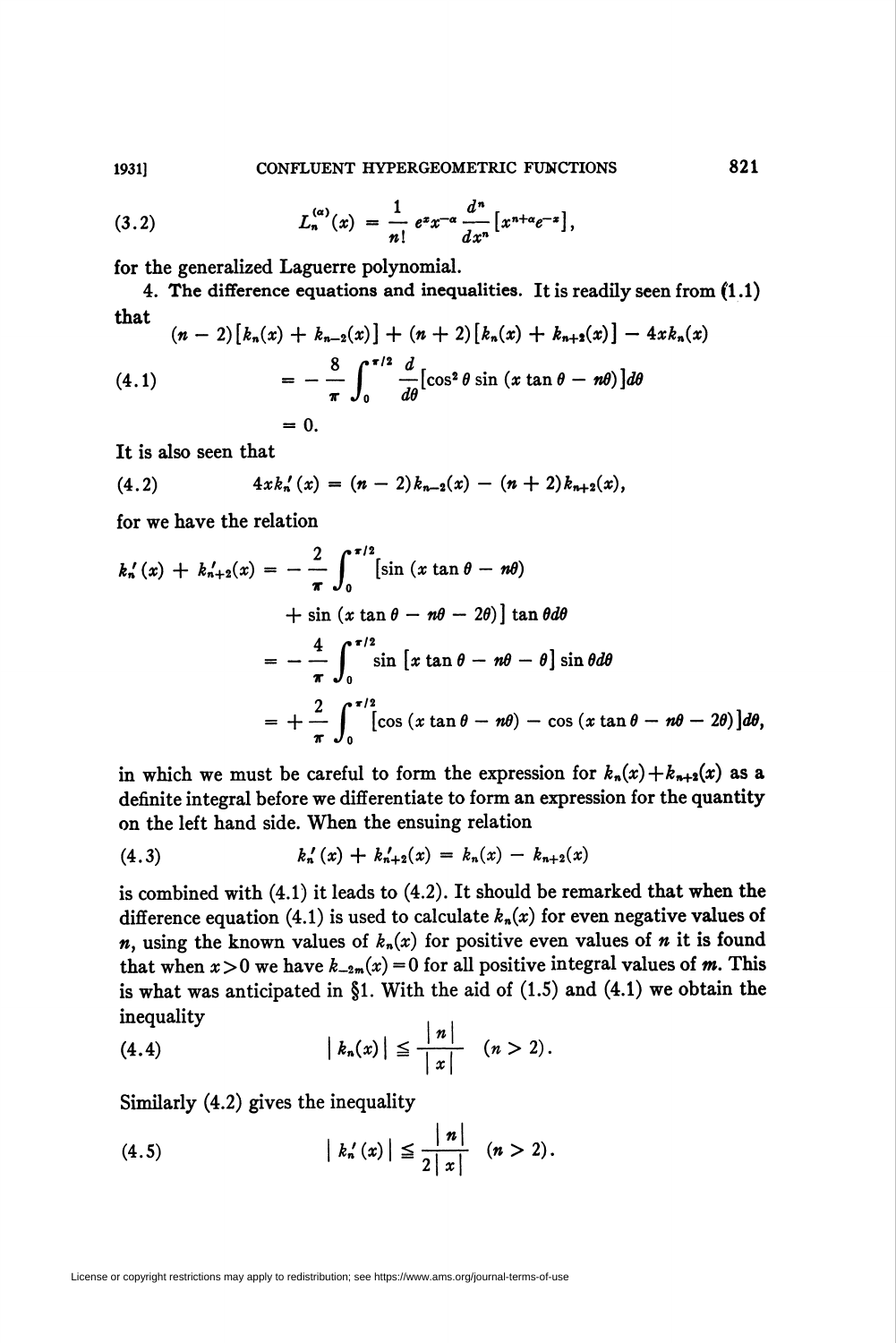822 H. BATEMAN [October

These inequalities show that as  $|x| \to \infty$ ,  $k_n(x) \to 0$  and  $k'_n(x) \to 0$ . Another useful inequality is obtained by combining  $(4.4)$  with  $(4.1)$ :

(4.6) 
$$
|k_n(x)| < \frac{n^2+2}{|x|^2} \quad (n > 2).
$$

When s is a positive integer,  $k_{2s}(x)$  is zero for  $x=0$  and is finite for positive values of x; consequently we can find a positive number  $\phi(s)$  such that

$$
(4.7) \qquad |k_{2s}(x)| \leq x\phi(s), \quad 0 \leq x \leq 1.
$$

This inequality will be used later in combination with (4.4) and (4.6).

5. The differential equation. The relation (4.2) gives

$$
4x k_n''(x) + 4k_n'(x) = (n-2)k_{n-2}'(x) - (n+2)k_{n+2}'(x),
$$

that is,

$$
4x k_n''(x) = (n-2) [k_{n-2}'(x) + k_n'(x)] - (n+2) [k_{n+2}'(x) + k_n'(x)]
$$
  
=  $(n-2) [k_{n-2}(x) - k_n(x)] - (n+2) [k_n(x) - k_{n+2}(x)]$   
=  $4(x-n) k_n(x).$ 

Hence the function  $k_n(x)$  satisfies the differential equation

(5.1) 
$$
x k_n''(x) = (x - n) k_n(x).
$$

This is an equation of Laplace's type and is a degenerate form of the canonical equation adopted by Whittaker\* in his study of the confluent hypergeometric functions.

6. The orthogonal relations. The usual method of deriving orthogonal relations from a differential equation suggests that we should consider the value of the definite integral

(6.1) 
$$
I_{m,n} = \int_{-\infty}^{\infty} k_{2m}(x) k_{2n}(x) \frac{dx}{x}.
$$

in which  $m$  and  $n$  are not simultaneously zero. When  $m$  and  $n$  are positive integers, a reduction formula

$$
(n-1)I_{m,n-1} + (n+1)I_{m,n+1} + 2nI_{m,n} = 0, n > m+1,
$$
  
= 1, n = m + 1,  
= 2, n = m,  
= 1, n = m - 1,  
= 0, n < m - 1,

<sup>\*</sup> Whittaker and Watson, Modem Analysis, chapter 16; see also H. A. Webb and J. R. Airey, Philosophical Magazine, (6), vol. 36 (1918), p. 129.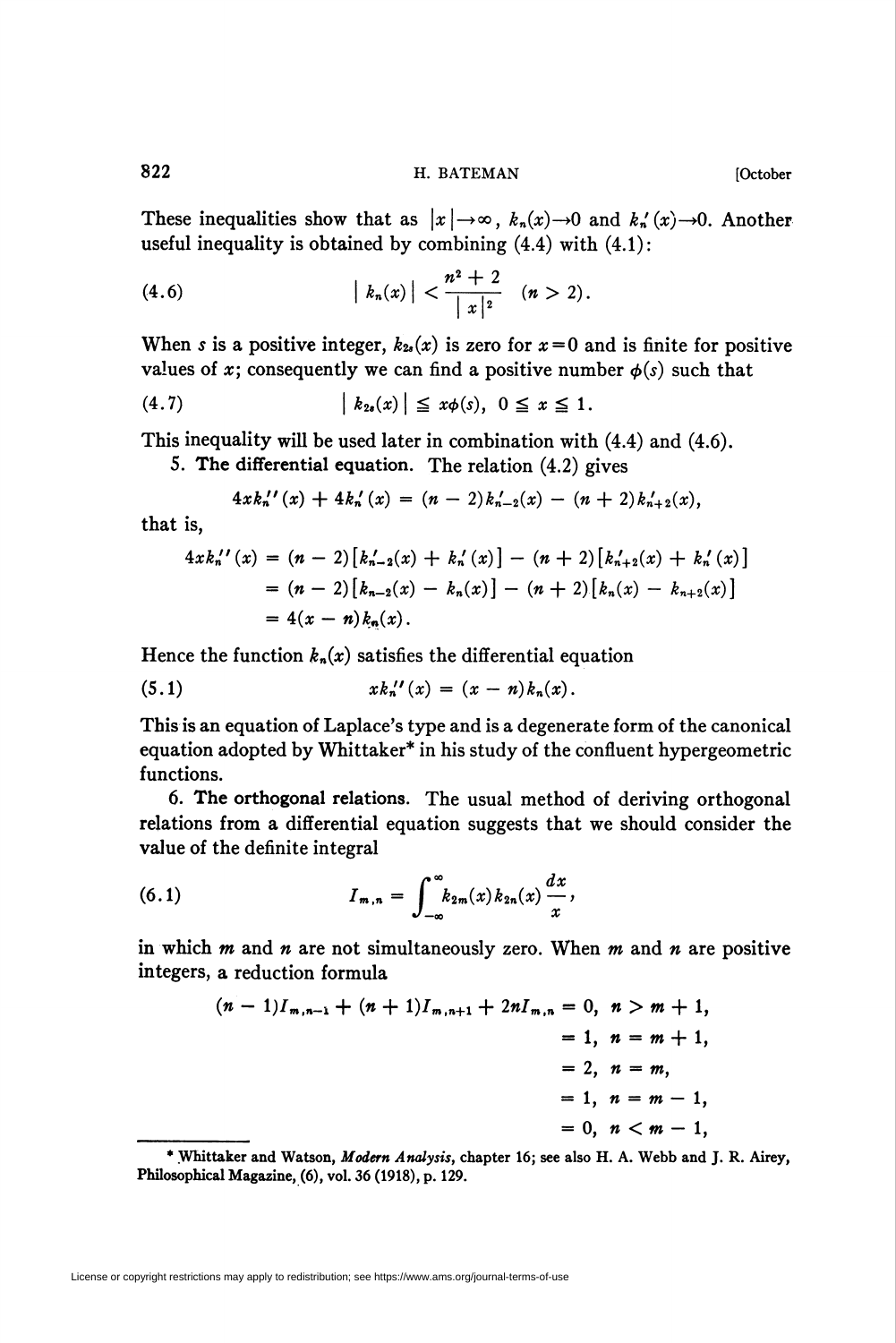for  $I_{m,n}$  is readily derived from the difference equation (4.1) and the relations (2.91). When  $n = 1$  the formula (2.91) also gives

$$
I_{m,1} = 2 \int_0^{\infty} e^{-x} k_{2m}(x) dx = 0, \quad m > 1,
$$
  
= 1,  $m = 1$ ,

while  $(3.1)$  gives

(6.2)  

$$
I_{m,0} = \int_0^{\infty} e^{-x} k_{2m}(x) \frac{dx}{x}
$$

$$
= \frac{(-1)^m}{m!} \int_0^{\infty} \frac{d^m}{dx^m} [e^{-2x} x^{m-1}] dx
$$

$$
= (-1)^{m-1} \frac{1}{m}, m > 0.
$$

With the aid of these particular relations and the reduction formula the integral  $I_{m,n}$  can be calculated step by step and is found to be zero when  $m > 1$ and  $n < m$ . On the other hand the reduction formula and the particular values give

(6.3) 
$$
I_{m,m} = \frac{1}{m} \quad (m > 0).
$$

Hence, if  $m>0$  the functions  $k_{2m}(x)$  form an orthogonal set. When m and n have any real values the integral  $I_{m,n}$  may be understood to have its principal value. To find this we note that the differential equation gives

$$
\frac{d}{dx}\big[k_{2n}(x)k'_{2m}(x) - k_{2m}(x)k'_{2n}(x)\big] = \frac{2}{x}(n-m)k_{2n}(x)k_{2m}(x).
$$

Therefore since  $k_{2n}(x)$  and  $k_{2n}(x) \rightarrow 0$  as  $|x| \rightarrow \infty$ , we have

$$
\int_{\epsilon}^{\infty} k_{2n}(x) k_{2m}(x) \frac{dx}{x} = \frac{1}{2(m-n)} [k_{2n}(\epsilon) k'_{2m}(\epsilon) - k_{2m}(\epsilon) k'_{2n}(\epsilon)],
$$
  

$$
\int_{-\infty}^{-\epsilon} k_{2n}(x) k_{2m}(x) \frac{dx}{x} = \frac{1}{2(m-n)} [k_{2m}(-\epsilon) k'_{2n}(-\epsilon) - k_{2n}(-\epsilon) k'_{2m}(-\epsilon)].
$$

Now as  $\epsilon \rightarrow 0$ ,

$$
k_{2n}(\epsilon) \to k_{2n}(-\epsilon) = \frac{1}{n\pi} \sin (n\pi),
$$

and the integral (1.1) gives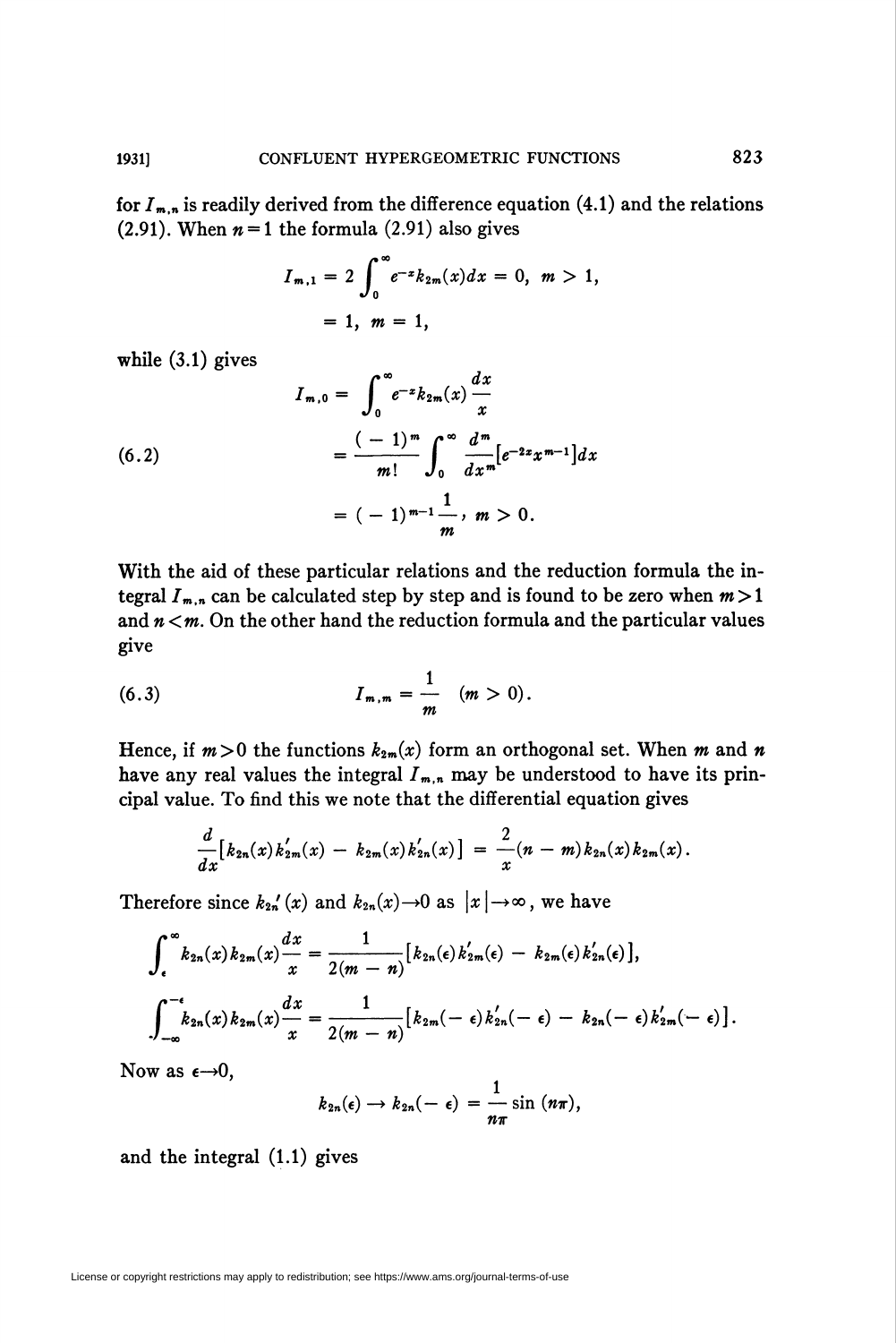H. BATEMAN

$$
k'_{2n}(x) = -\frac{2}{\pi}\int_0^{\infty}\frac{\sin{(xt - 2nt)t}}{1 + t^2},
$$

where  $t = \tan \theta$ . When  $2n$  is an odd integer  $k_{2n}'(x)$  becomes infinite as  $x \rightarrow 0$ but in any case  $\overline{a}$ 

$$
k'_{2n}(\epsilon) - k'_{2n}(-\epsilon) = -\frac{4}{\pi} \int_0^{\infty} \frac{[\sin (\epsilon t)][\cos 2n\theta]t dt}{1+t^2}
$$
  
=  $-\frac{4}{\pi} \int_0^{\infty} \frac{[\sin u][\cos 2n\theta]udu}{\epsilon^2 + u^2}$ ,  $\tan \theta = \frac{u}{\epsilon}$ ,  
 $\rightarrow -\frac{4}{\pi} (\cos n\pi) \int_0^{\infty} \sin u du/u = -2 \cos n\pi$ .

Hence

$$
P \int_{-\infty}^{\infty} k_{2n}(x) k_{2m}(x) \frac{dx}{x} = \frac{1}{\pi(m-n)} \left[ \frac{1}{m} \sin m\pi \cos n\pi - \frac{1}{n} \sin n\pi \cos m\pi \right]
$$

$$
= \frac{m+n}{2\pi mn} \left[ \frac{\sin (m-n)\pi}{m-n} - \frac{\sin (m+n)\pi}{m+n} \right].
$$

This formula may be used with  $(4.1)$  to obtain the following generalization of  $(2.91)$ :

(6.5) 
$$
\int_{-\infty}^{\infty} k_{2n}(x) k_{2m}(x) dx = \frac{\sin[(n-m)\pi]}{\pi(m-n+1)(m-n)(m-n-1)}
$$

When  $m$  and  $n$  are integers,

(6.6) 
$$
P \int_{-\infty}^{\infty} k_{2n+1}(x) k_{2m+1}(x) \frac{dx}{x} = 0, \quad m \neq n, \\ = \frac{2}{\pi (2n+1)}, \quad m = n.
$$

7. The interpolation formula. It is useful to have an alternative definition of  $k_n(x)$  from which its properties may be developed. Such a definition is obtained by making use of the cardinal function of interpolation theory, the properties of which have been developed by Professor E. T. Whittaker.\* We thus write for all real values of  $n$  and  $x$ 

License or copyright restrictions may apply to redistribution; see https://www.ams.org/journal-terms-of-use

[October

824

<sup>\*</sup> Proceedings of the Royal Society of Edinburgh, vol. 35 (1915), p. 181. See also W. L. Ferrar, ibid., vol. 45 (1925), p. 269, vol. 46 (1926), p. 323, vol. 47 (1927), p. 230; J. M. Whittaker, Proceedings of the Edinburgh Mathematical Society, (2), vol. 1 (1927), pp. 41, 169; E. T. Copson, ibid., p. 129.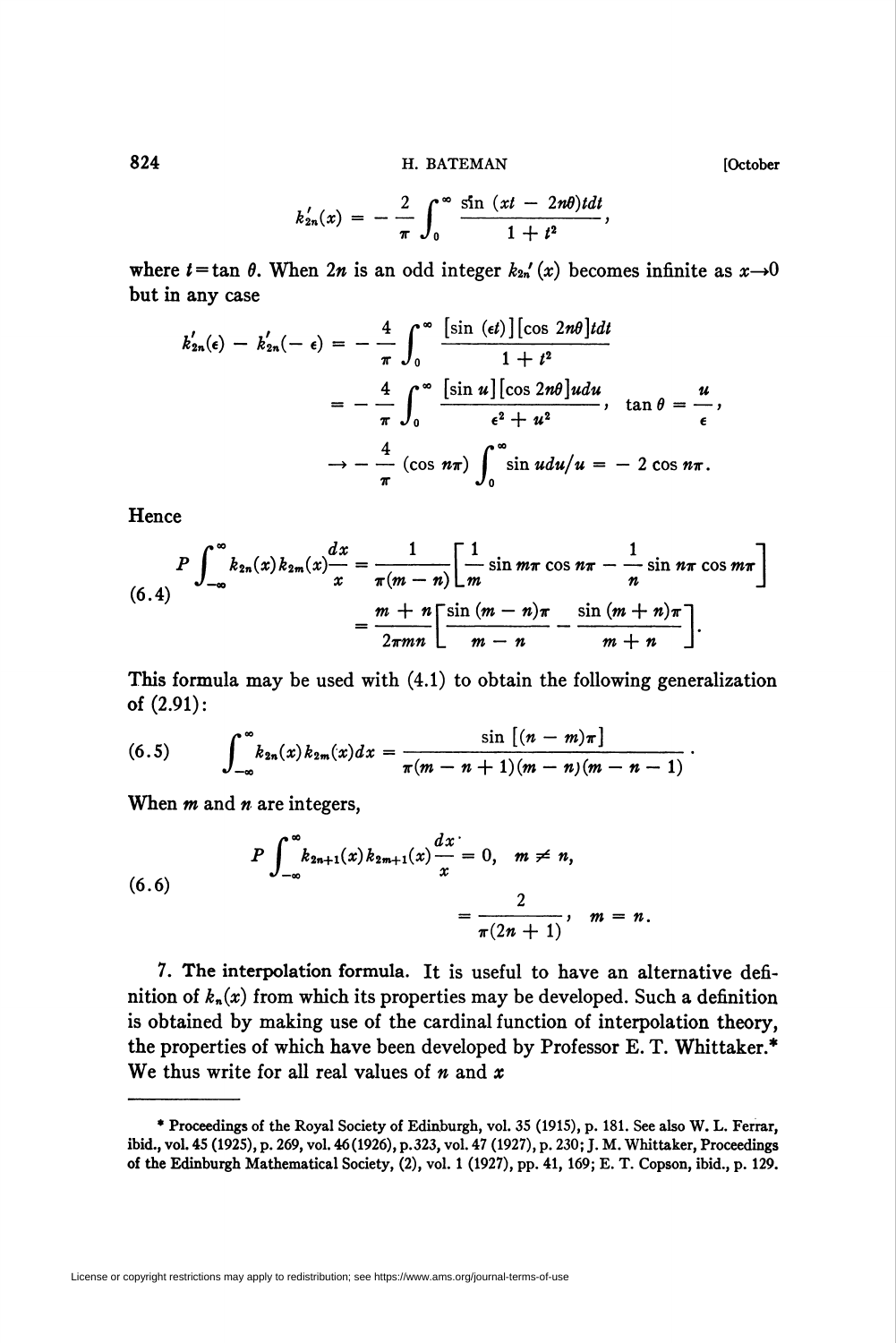(7.1) 
$$
k_n(x) = \frac{2}{\pi} \sum_{m=-\infty}^{\infty} \frac{\sin (2m-n) \frac{\pi}{2}}{2m-n} k_{2m}(x).
$$

The absolute convergence of this expansion may be established with the aid of Fejér's asymptotic formula\* for  $L_n(2x)$ . Assuming  $x>0$ , we may write

$$
(7.2) \qquad L_n(2x) \sim \pi^{-1/2} e^x (2nx)^{-1/4} \cos \left[ (8nx)^{1/2} - \frac{\pi}{4} \right] + O(n^{-1/2}),
$$

and make use of the relation

(2.7) 
$$
k_{2m}(x) = (-1)^m e^{-x} [L_m(2x) - L_{m-1}(2x)].
$$

The two Laguerre series obtained by substituting the last expression in (7.1) are also absolutely convergent and so we may add them together in a manner different from that adopted in (7.1), and obtain a single Laguerre series

(7.3) 
$$
e^{x}k_{n}(x) = -\frac{4}{\pi}\sin\left(\frac{n\pi}{2}\right)\sum_{m=0}^{\infty}\frac{L_{m}(2x)}{(2m-n)(2m+2-n)},
$$

which is absolutely and uniformly convergent for all positive values of  $x$  including zero. Making use of the equation

$$
\int_0^{2x} L_m(u) du = L_m(2x) - L_{m+1}(2x),
$$

it is readily seen that

$$
(7.4) \quad \int_0^x e^u k_n(u) du = \frac{2}{\pi} \sin\left(\frac{n\pi}{2}\right) \sum_{m=0}^\infty \frac{L_{m+1}(2x) - L_m(2x)}{(2m-n)(2m+2-n)} \\ = \frac{1}{2} e^x \big[ k_{n+2}(x) + k_n(x) \big] - \frac{2}{\pi} \sin\frac{n\pi}{2} \frac{1}{n(n+2)} \, .
$$

Differentiating this equation with respect to  $x$  we obtain the relation

(4.3) 
$$
k_{\mu}(x) - k_{n+2}(x) = k'_{n+2}(x) + k'_{n}(x).
$$

Again, if we make use of the well known relation

$$
(n+1)L_{n+1}(u)-(2n+1-u)L_n(u)+nL_{n-1}(u)=0,
$$

it is seen from (7.3) that  $k_n(x)$  satisfies the difference equation

$$
(4.1) \t(n-2)k_{n-2}(x) + (n+2)k_{n+2}(x) = (4x - 2n)k_n(x),
$$

\* Simple proofs of the theorem are given by Szegö, Mathematische Zeitschrift, vol. 1 (1918), p. 341, and 0. Perron, Journal für die reine und angewandte Mathematik, vol. 151 (1920), p. 163.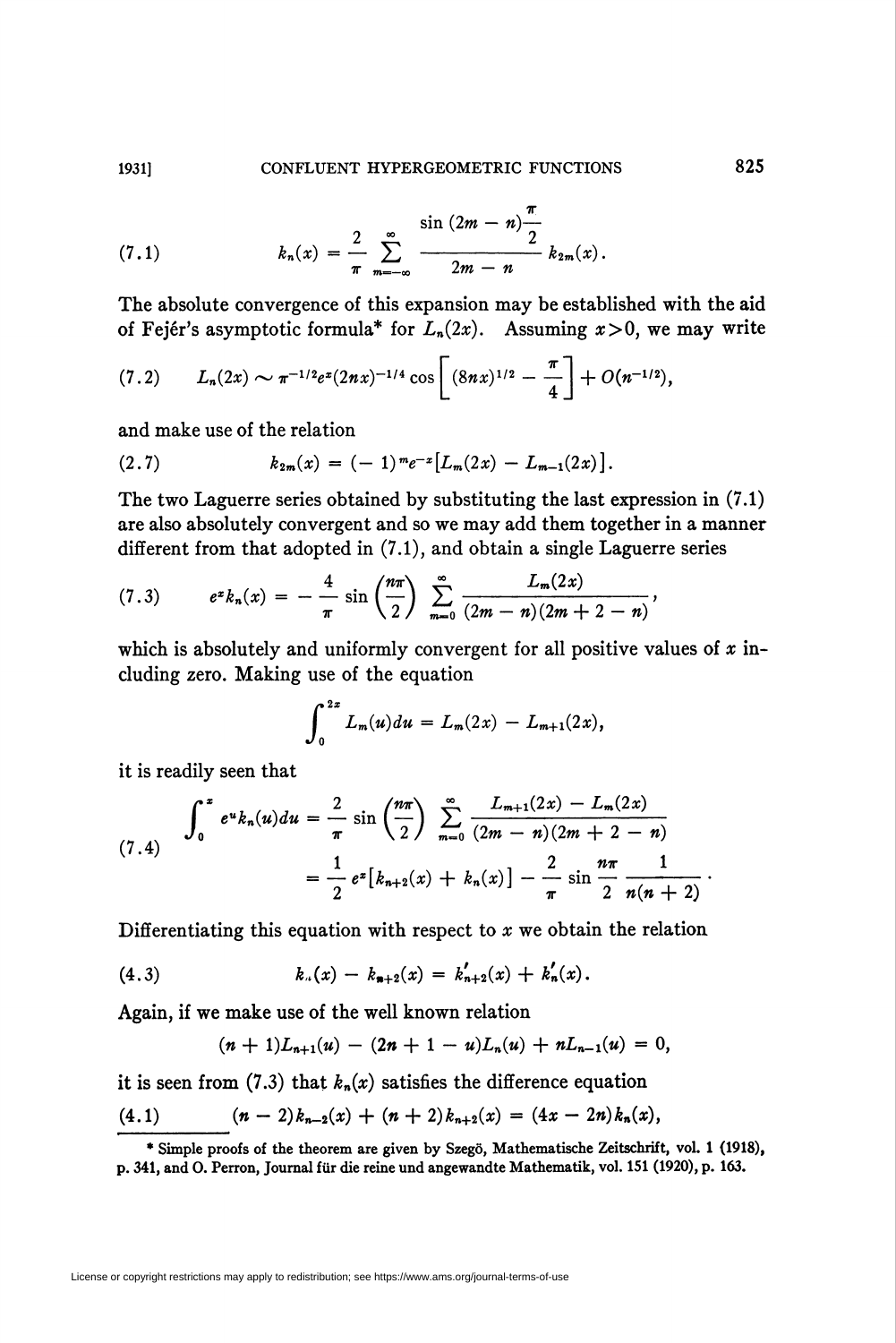and with the aid of (4.3) the relation

$$
(4.2) \t 4x k'_n(x) = (n-2)k_{n-2}(x) - (n+2)k_{n+2}(x)
$$

can be established.

The differential equation  $(5.1)$  may now be obtained as in §5 and with the aid of (7.1) we may obtain the further relations

$$
k_{-n}(x) = k_n(-x),
$$
  

$$
k_n(0) = \frac{2}{n\pi} \sin \frac{n\pi}{2}.
$$

Thus all the principal properties of the function  $k_n(x)$  have been obtained directly from the interpolation formula (7.1). The value of the integral

$$
\int_0^\infty k_n(x) \, k_{2s}(x) \frac{dx}{x}
$$

may be calculated by making use of the B-test\* for the integration of an in finite series over an infinite range. In using this test we make use of Szegö's inequalityt

$$
(7.5) \t\t\t e^{-x} |L_m(2x)| \leq 1 , \t x \geq 0,
$$

and the inequality of §4

$$
\begin{aligned} \left| k_{2s}(x) \right| &< \frac{2s}{x}, & x > 1, \\ &< x\phi(s), & 0 < x < 1, \end{aligned}
$$

to prove that the series

$$
\sum_{m=0}^{\infty}\frac{1}{(2m-n)(2m+2-n)}\int_{0}^{\infty}\mid k_{2s}(x)\mid e^{-x}\mid L_{m}(2x)\mid dx
$$

converges.

The definite integral

$$
\int_0^\infty k_{2s}(x)(dx/x)e^{-x}L_m(2x)
$$

is calculated with the aid of (2.81) and is found to have the value

$$
\frac{1}{s}, \quad m \geq s;
$$
  
0,  $m < s$ .

<sup>\*</sup> Bromwich's Infinite Series, p. 453 (1st edition).

f Mathematische Zeitschrift, vol. 1 (1918), p. 341.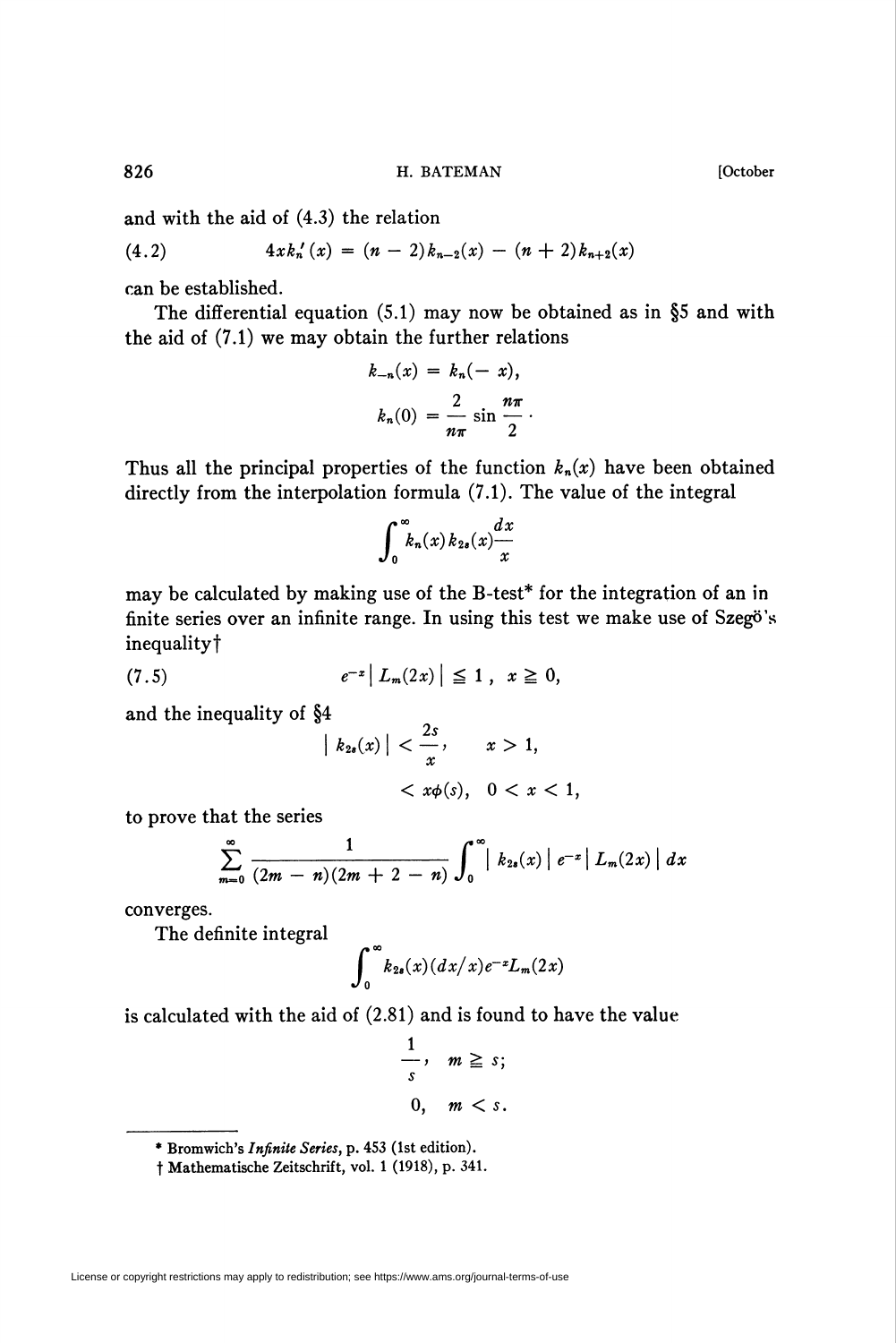It is thus found that when s is a positive integer

(7.6) 
$$
\int_0^\infty k_n(x) k_{2s}(x) \frac{dx}{x} = \frac{4}{\pi n} \frac{\sin (2s - n) - 1}{2s - n}.
$$

Taking (6.2) into consideration we can regard (7.1) as the k-series\* for the function  $k_n(x)$  whether this function is defined by (1.1) or (7.1).

The B-test may also be used to calculate the integral

$$
\int_0^\infty k_n(x)e^{-x}L_{m'}(2x)dx
$$

by the integration of  $(7.3)$  term by term. In this case we make use of  $(2.81)$ and a combination of  $(4.6)$  and  $(4.7)$  to prove the convergence of the series

$$
\sum_{m=0}^{\infty} \frac{1}{(2m-n)(2m+2-n)} \int_{0}^{\infty} e^{-2x} | L_{m'}(2x) | | L_{m}(2x) | dx.
$$

In this way it may be shown that  $(7.3)$  is the Laguerre series for the function  $k_n(x)e^x$  whichever definition is adopted for  $k_n(x)$ .

When  $k_n(x)$  is defined with the aid of (7.3) the integral (6.5) may be calculated by using the Parseval theorem for the Laguerre functions.<sup>†</sup> The analysis leads to the interesting equation

$$
(7.7) \cot (m\pi) - \cot (n\pi) = \frac{1}{2\pi} \sum_{s=-\infty}^{\infty} \frac{(n-m)(m-n+1)(n-m+1)}{(s-n)(s-m)(s+1-n)(s+1-m)}
$$

which holds for both real and complex values of  $m$  and  $n$ , as may be seen by comparing the residues of the functions of  $m$  on the two sides of the equation.

The equivalence of the two definitions of  $k_n(x)$  may be inferred from the fact that the two functions have the same Laguerre series or it may be proved by means of Parseval's theorem for Fourier series, the two functions  $f(\theta)$ ,  $g(\theta)$  in the integral

$$
\frac{1}{\pi}\int_{-\pi}^{\pi}f(\theta)g(\theta)d\theta
$$

being defined as follows:

\* The k-series for a function  $f(x)$  is of type  $f(0)k_0(x)+c_1k_2(x)+\cdots$  where the coefficients  $c_n$  are calculated with the aid of the orthogonal relation of §6.

1931]

<sup>†</sup> For this theorem see S. Wigert, Arkiv för Matematik, Astronomi och Fysik, vol. 15 (1921); M. Riesz, Acta Litterarum ac Scientiarum regiae Universitatis Hungaricae Francisco-Josephinae, vol. 1 (1923), p. 209.

<sup>&</sup>lt;sup>†</sup> It should be noticed that  $f(\theta)$  is not of bounded variation in the interval  $(-\pi, \pi)$  and is discontinuous at the points  $\theta = \pm \pi/2$ . The convergence of its Fourier series is discussed briefly in §9. A really elementary proof of the equivalence of the two definitions of  $k_n(x)$  has not been obtained.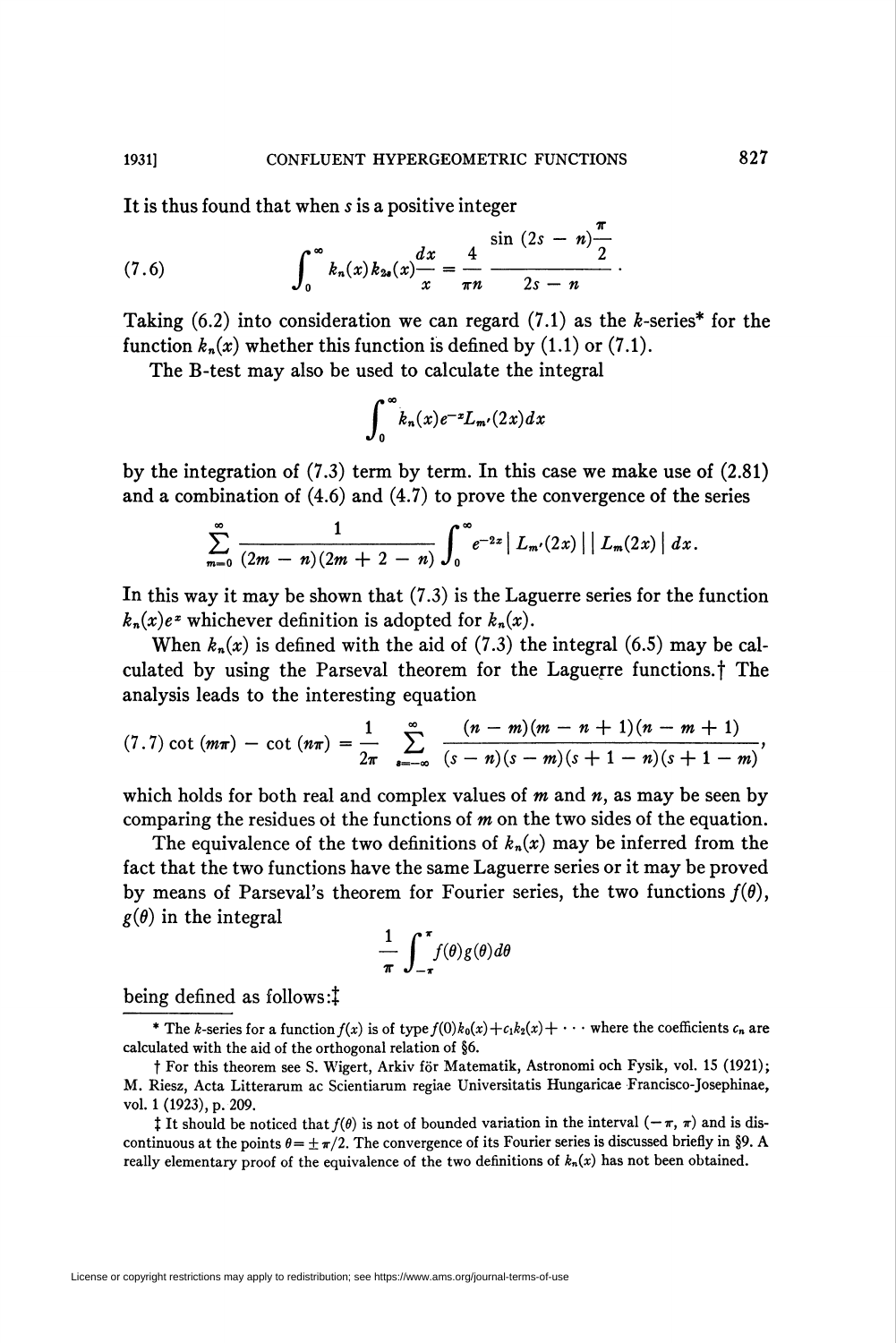828 **H. BATEMAN II. IN** BATEMAN **III.** BATEMAN

$$
f(\theta) = e^{i x \tan \theta}, \quad -\pi < \theta < \pi;
$$
\n
$$
g(\theta) = 2e^{-in\theta}, \quad -\pi < 2\theta < \pi,
$$
\n
$$
= 0, \quad -2\pi < 2\theta < -\pi,
$$
\n
$$
\text{or} \quad \pi < 2\theta < 2\pi;
$$

the integral then becomes equal to the integral (1.1) defining  $k_n(x)$  while the Parseval series becomes identical with (7.1). The use of an interpolation formula of type  $(7.1)$  for the representation of a function of  $n$  in terms of its values when  $n$  is an integer (or has even integral values) is not new. W. L. Ferrar has kindly informed me that the Legendre function  $P_n(x)$  was expressed as a series of Legendre polynomials by J. Dougall\* long ago. The interpolation formula was also used by de la Vallée Poussin<sup>†</sup> to approximate to the value of a function over a limited range.

8. The exponential integral. If  $a$  is positive and  $n$  is a positive integer,

$$
\int_0^\infty e^{-az} k_{2n}(x) dx = \frac{(-1)^n}{n!} \int_0^\infty x e^{x(1-a)} \frac{d^n}{dx^n} [e^{-2x} x^{n-1}] dx
$$
  
\n
$$
= \frac{1}{n!} \int_0^\infty e^{-2x} x^{n-1} \frac{d^n}{dx^n} \{ x e^{x(1-a)} \} dx
$$
  
\n(8.1)  
\n
$$
= \frac{1}{n!} \int_0^\infty e^{-x(1+a)} \{ x^n (1-a)^n + nx^{n-1} (1-a)^{n-1} \} dx
$$
  
\n
$$
= \frac{(1-a)^n}{(1+a)^{n+1}} + \frac{(1-a)^{n-1}}{(1+a)^n} = \frac{2}{(1+a)^2} \left( \frac{1-a}{1+a} \right)^{n-1}.
$$

On the other hand,

(8.2) 
$$
\int_0^{\infty} e^{-ax} k_0(x) dx = \frac{1}{1+a}
$$

A general formula valid for all real values of  $n$  may be obtained from  $(7.3)$ with the aid of Parseval's theorem for the Laguerre functions and the known formula

(8.3) 
$$
\int_0^{\infty} e^{-x(1+a)} L_m(2x) dx = (-1)^m \frac{(1-a)^m}{(1+a)^{m+1}},
$$

which gives the Laguerre constants for the function  $e^{-x(a-1)}$ . The formula may be written in the two forms

<sup>\*</sup> Proceedings of the Edinburgh Mathematical Society, vol. 18 (1900), p. 79. See also H. B. C. Darling, Quarterly Journal of Mathematics, vol. 49 (1923), p. 289.

t Bulletin de l'Académie Royale de Belgique (Classe de Sciences), 1908, p. 341. See also J. M. Whittaker, Proceedings of the Edinburgh Mathematical Society, (2), vol. 1 (1928), p. 169.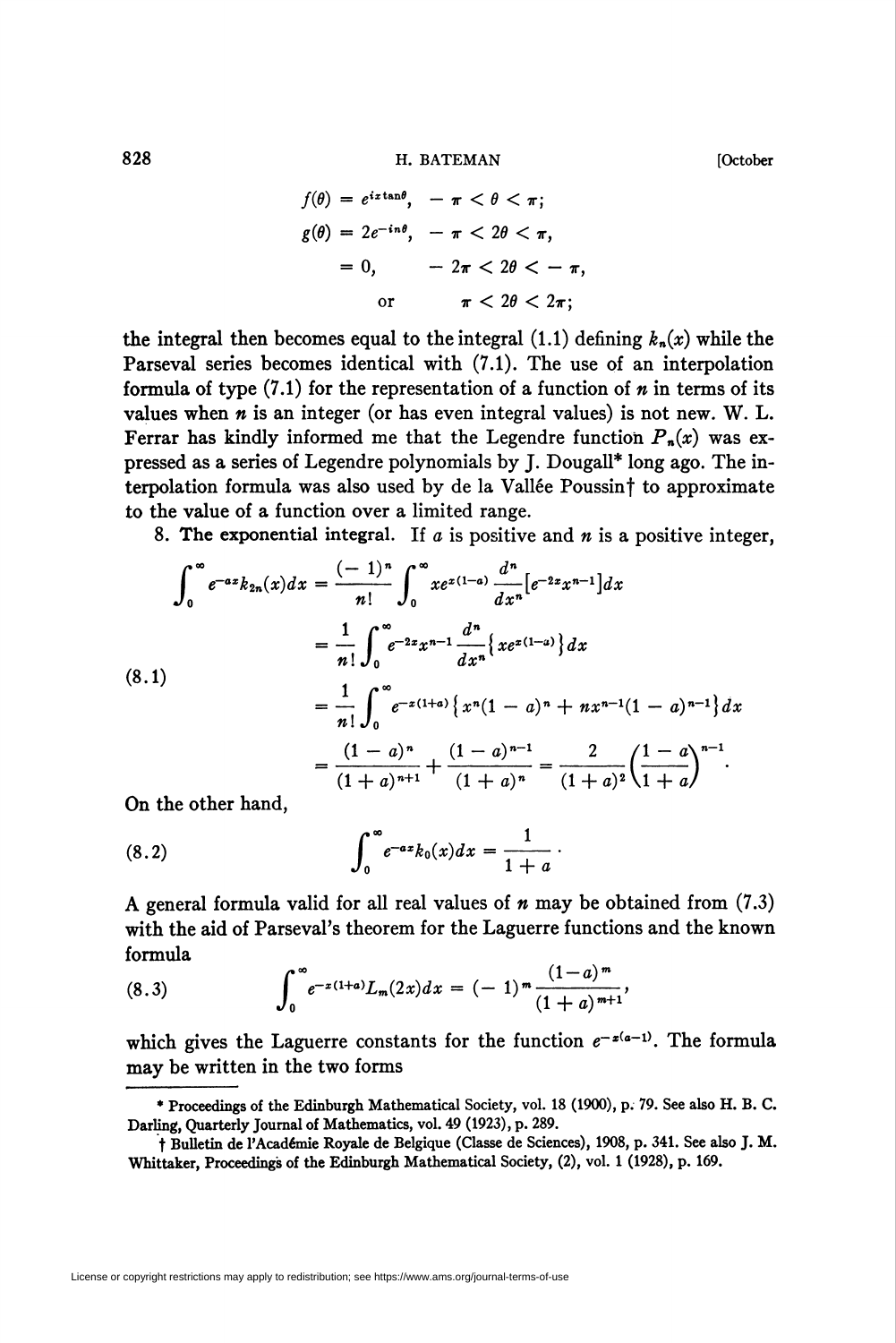1931]

$$
\int_0^{\infty} e^{-ax} k_{2n}(x) dx = \frac{1}{\pi} \sin n\pi \sum_{m=0}^{\infty} (-1)^{m+1} \frac{1}{(m-n)(m+1-n)} \frac{(1-a)^m}{(1+a)^{m+1}}
$$
  
(8.4)
$$
= \frac{1}{n\pi} \sin n\pi \left[ \frac{1}{1+a} - \frac{2n}{(1+a)^2} \left\{ \frac{1}{n-1} - \frac{1-a}{1+a} \frac{1}{n-2} + \left( \frac{1-a}{1+a} \right)^2 \frac{1}{n-3} - \cdots \right\} \right].
$$

When  $n$  is a positive integer the limiting form of the right hand side must be taken. When  $n$  is a negative integer the integral is zero as we should expect. **Tf** 

(8.5) 
$$
y_n(a) = \int_0^{\infty} e^{-ax} k_{2n}(x) dx,
$$

it is readily seen that  $y_n(a)$  satisfies the difference equation

$$
y_{n+1}(a) - \frac{1-a}{1+a} y_n(a) = \frac{\sin n\pi}{\pi} \frac{1}{n(n+1)(1+a)}.
$$

This may be seen directly with the aid of  $(4.3)$ .

9. Some special series. The relation (2.7) and Fejér's asymptotic formula (7.2) may be used to prove that when m is a positive integer  $k_{2m}(x) \rightarrow 0$ as  $m \rightarrow \infty$  and the same result may be derived from the following asymptotic formula which is derived from a result given by Perron (loc. cit.):

$$
\pi^{1/2}k_{2m}(x) \sim (-1)^{m+1}(2x)(2mx)^{-3/4}\cos\left[ (8mx)^{1/2} - 3\pi/4 \right].
$$

Since  $k_{2m}(x) \rightarrow 0$  it follows from Fatou's theorem<sup>\*</sup> that the power series (2.2) converges at all regular points on the circle of convergence. The point  $s = -1$ is the only irregular point and from the extension of Fatou's theorem given by Riesz<sup>†</sup> it may be concluded that the convergence is uniform on any arc which does not contain the point  $s = -1$ . The same result can be derived also from the theory of Fourier series.<sup>†</sup>

To examine the convergence of the series at the point  $s = -1$  we first note that the relation  $(4.3)$  gives

$$
k'_0(x) + 2k'_1(x) + 2k'_1(x) + \cdots + 2k_{2n-2}(x) + k'_{2n}(x) = k_0(x) - k_{2n}(x).
$$

<sup>\*</sup> P. Fatou, Acta Mathematica, vol. 30 (1906), p. 335.

<sup>†</sup> M. Riesz, Journal für die reine und angewandte Mathematik, vol. 140 (1911), p. 89.

<sup>#</sup> A similar result for the series defining the generalised Laguerre polynomials is mentioned by E. Hille, Proceedings of the National Academy of Sciences, vol. 12 (1926), p. 261. See also G. Szegö, Mathematische Zeitschrift, vol. 25 (1926), p. 87.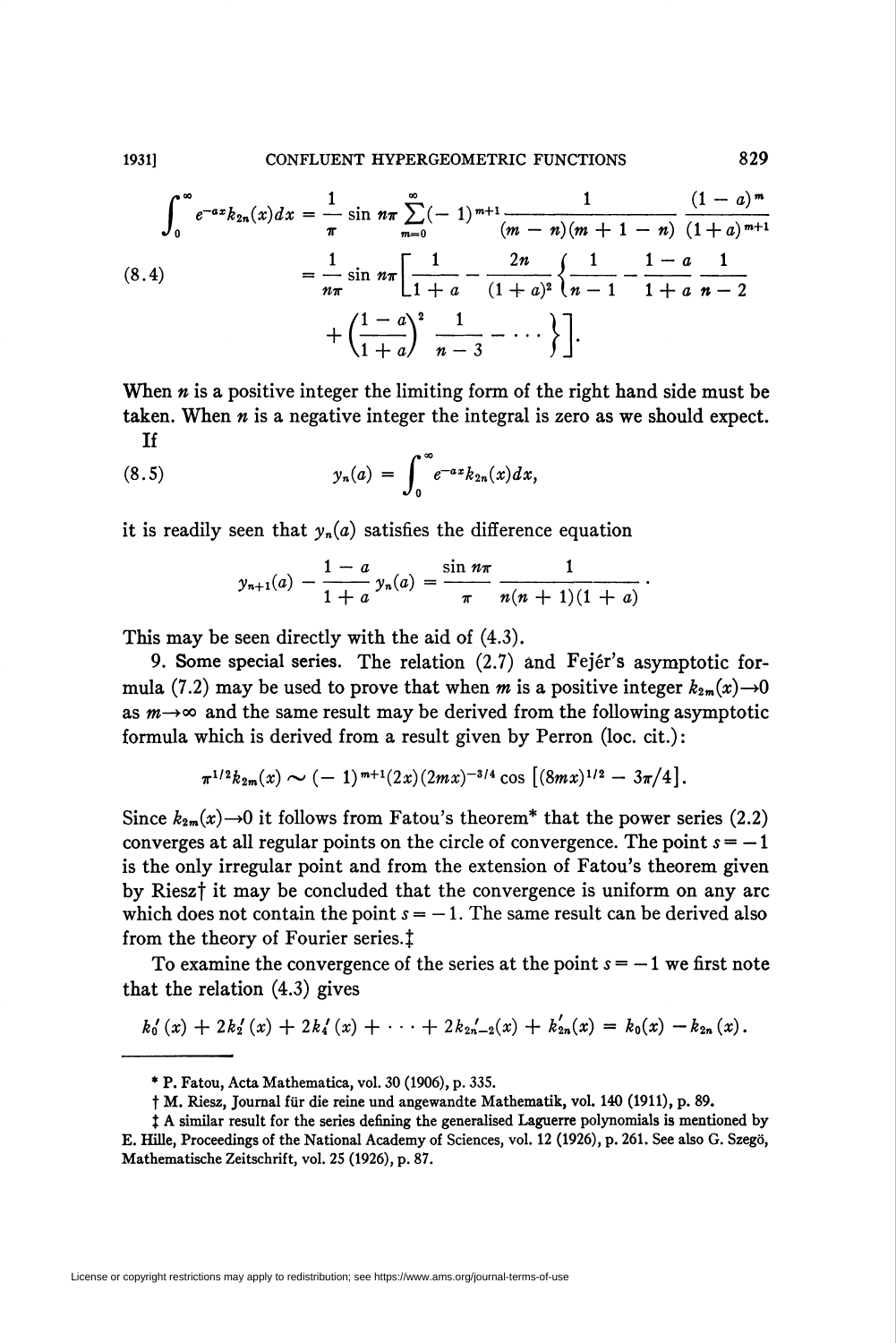The asymptotic formulas indicate that if  $0 \le x \le a$  we can find a number m independent of x such that for  $n>m$ 

$$
|k_{2n}(x)| < \epsilon,
$$

where  $\epsilon$  is any preassigned small positive quantity. The series on the left can be regarded, then, as converging uniformly in x when we put  $n = \infty$ , and since  $k_0(x) = e^{-x}$ ,  $k_0'(x) = -e^{-x}$  it seems that the series converges uniformly to zero. Integrating it term by term we find that, when  $0 \le x \le a$ ,

$$
k_0(x) + k_2(x) + \cdots + k_{2n}(x) \rightarrow 1
$$
 uniformly as  $n \rightarrow \infty$ .

Again, the relation (4.3) gives

$$
k_0(x) - k_2(x) + k_4(x) - \cdots + k_{4n}(x) - k_{4n+2}(x)
$$
  
=  $k_0'(x) + k_2'(x) + k_4'(x) + \cdots + k_{4n+2}(x)$ .

As  $n \rightarrow \infty$  the series on the right tends uniformly to zero hence the series on the left also tends uniformly to zero. This establishes the convergence of the power series (2.2) for  $s = -1$  and of the series (2.1) for  $\alpha = 0$ ,  $\theta = \pi/2$ .

Putting  $\alpha = 0$ ,  $\theta = \pi/4$ , we find that

$$
\cos x = k_0(x) - k_4(x) + k_8(x) - \cdots,
$$
  
\n
$$
\sin x = k_2(x) - k_6(x) + k_{10}(x) - \cdots,
$$

and in general, if  $2n\theta = \pi$ ,

$$
e^{ix\tan\theta} = N_0(x) + e^{2i\theta}N_2(x) + \cdots + e^{2(n-1)i\theta}N_{2(n-1)}(x),
$$

where

$$
N_0(x) = k_0(x) - k_{2n}(x) + k_{4n}(x) - \cdots,
$$
  
\n
$$
N_2(x) = k_2(x) - k_{2n+2}(x) + k_{4n+2}(x) - \cdots,
$$

Furthermore, with this value of  $\theta$ ,

$$
e^{iz\tan 3\theta} = N_0(x) + e^{6i\theta} N_2(x) + \cdots + e^{6(n-1)i\theta} N_{2(n-1)}(x),
$$
  

$$
e^{iz\tan 5\theta} = N_0(x) + e^{10i\theta} N_2(x) + \cdots.
$$

It can, indeed, be shown directly from (2.3) that, if  $D \equiv d/dx$ ,

No(x) = D[Nt(x) + Ni(x) + ■ ■ ■ + tf2(n-i)(x)], DNo(x) + N2(x) = D[Ni(x) + N6(x) + ■ ■ ■+ N2,n-X)(x)], D[No(x) + N2(x) + ■■■ + N2n-i(x)] + iV.(\_i,(\*) = 0.